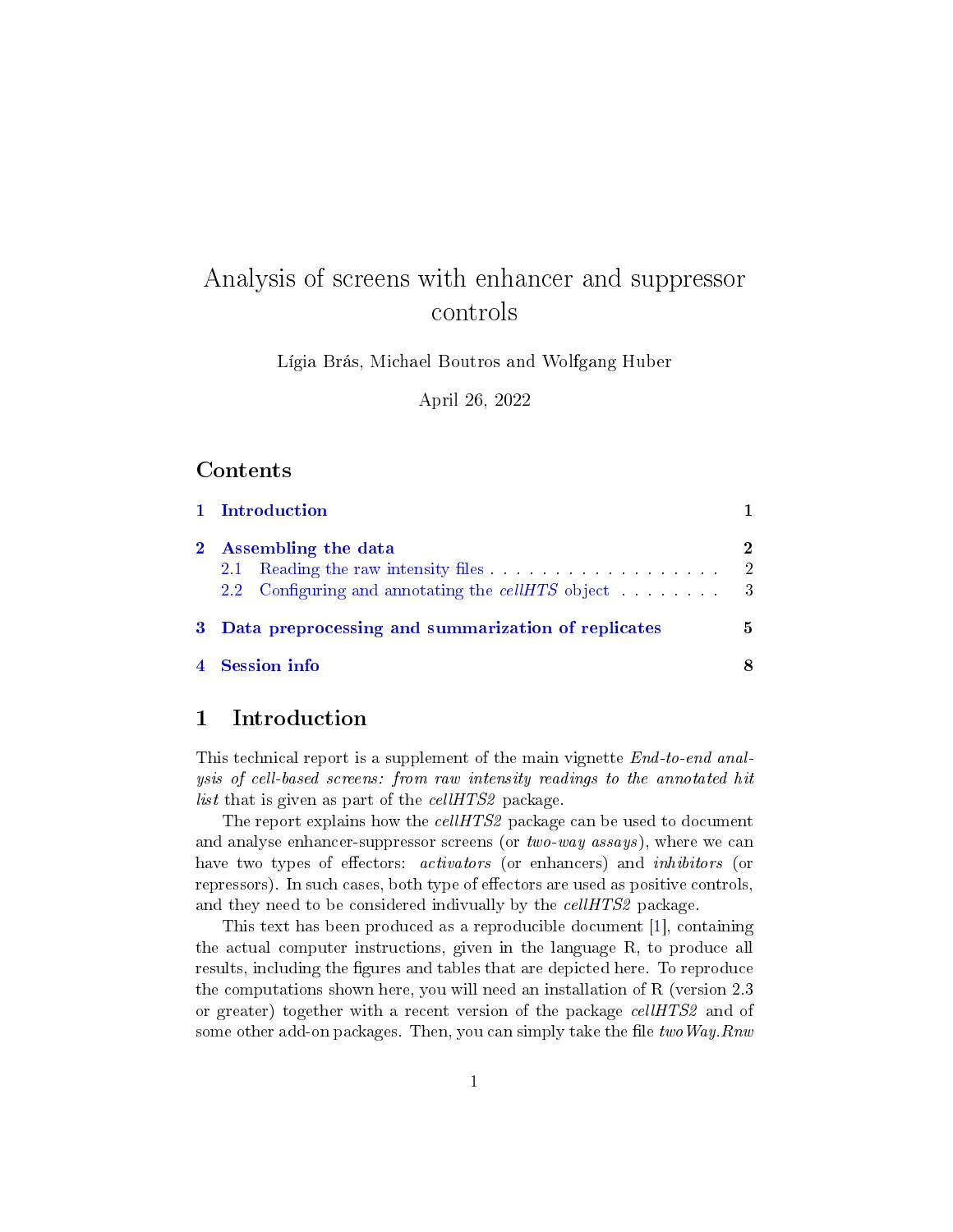<span id="page-1-2"></span>

|               |       | Filename Plate Replicate Channel |          |
|---------------|-------|----------------------------------|----------|
| DHA001LU1.CSV |       |                                  |          |
| $\cdots$      | 1.1.1 | $\cdots$                         | $\cdots$ |

Table 1: Selected lines from the example plate list file Platelist.txt.

in the doc directory of the package, open it in a text editor, run it using the R command Sweave, and modify it according to your needs.

We start by loading the package.

```
> library("cellHTS2")
```
### <span id="page-1-0"></span>2 Assembling the data

The example data set corresponds to one 96-well plate of an enhancersuppressor screen performed with human cells. The screen was performed in duplicate, and a luminescence-reporter was used in the assay.

#### <span id="page-1-1"></span>2.1 Reading the raw intensity files

The set of available result files and the information about them (which plate, which replicate) is given in the *plate list file*. The first line of the plate list file for this data set is shown in Table [1.](#page-1-2)

The path for the raw data is defined below:

```
> experimentName <- "TwoWayAssay"
> dataPath <- system.file(experimentName, package="cellHTS2")
```
The input files are in the TwoWayAssay directory of the cellHTS2 package.

The function *readPlateList* of *cellHTS2* package reads the plate list file, and the intensity files, assembling the data into a single R object. In this example, the raw intensity files correspond to csv files, in which the first part consists of data from the acquisition instrument, while the relevant data values are in the  $12 \times 8$  matrix at the end of the file. So, we need to give as argument to readPlateList, a function suitable to import such data file format. This function, which we named *importData*, is given in the same directory as the data files, in a R file with the same name, and needs to be sourced:

```
> source(file.path(dataPath, "importData.R"))
```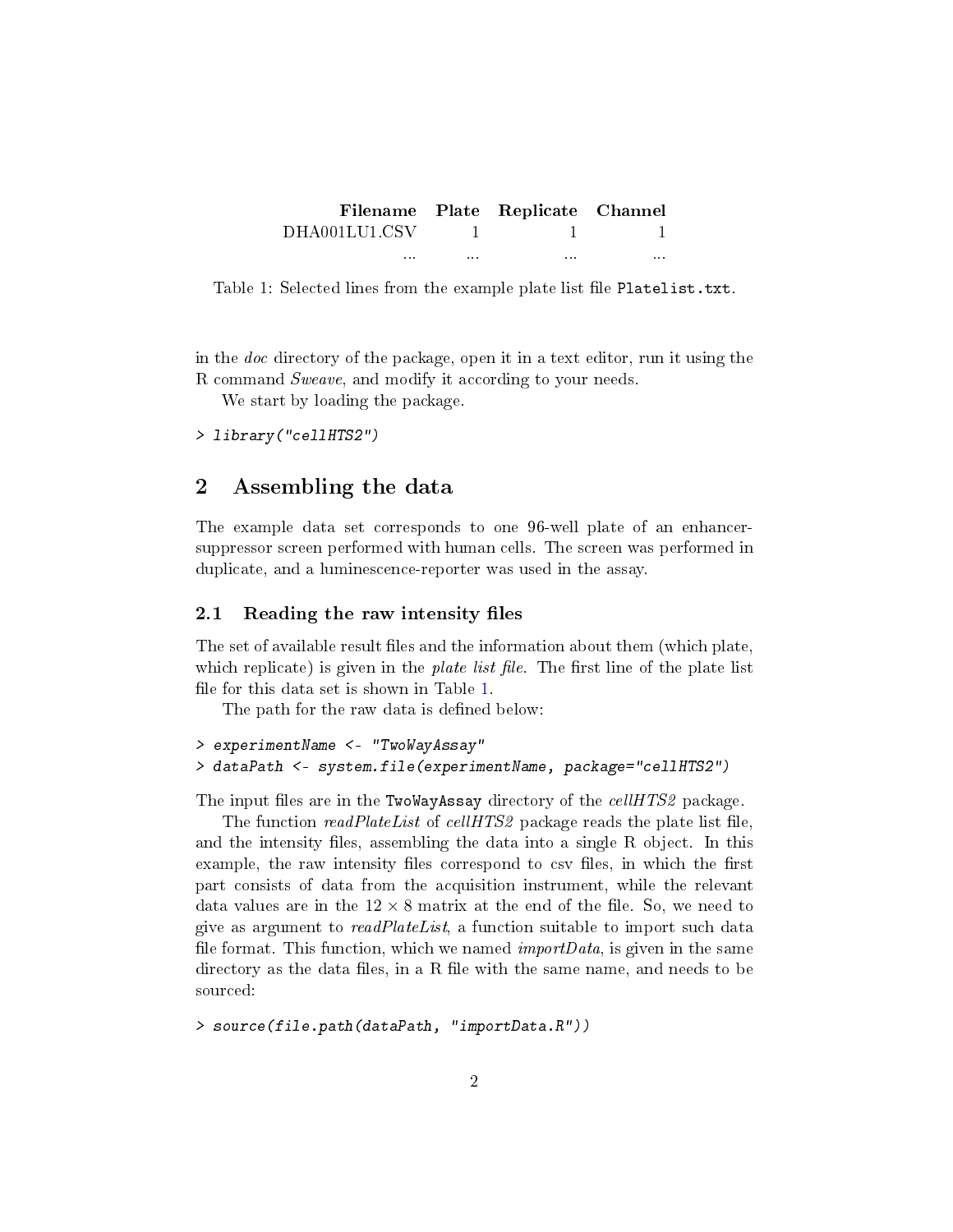Finally, we call  $readPlateList$ :

```
> x <- readPlateList("Platelist.txt", name=experimentName,
+ importFun=importData, path=dataPath)
> x
cellHTS (storageMode: lockedEnvironment)
assayData: 96 features, 2 samples
  element names: Channel 1
phenoData
  sampleNames: 1 2
 varLabels: replicate assay
  varMetadata: labelDescription channel
featureData
  featureNames: 1 2 ... 96 (96 total)
 fvarLabels: plate well controlStatus
  fvarMetadata: labelDescription
experimentData: use 'experimentData(object)'
state: configured = FALSE
       normalized = FALSE
       scored = FALSE
        annotated = FALSE
Number of plates: 1
Plate dimension: nrow = 8, ncol = 12Number of batches: 1
```
#### <span id="page-2-0"></span>2.2 Configuring and annotating the  $cellHTS$  object

The *plate configuration file* gives the information about the content of the plate wells, which is used by the software to annotate the measured data. The content of this file is shown in Table [2.](#page-3-0) For the sample data, there is no *screen* log file, meaning that no measurements were marked to be flagged during the assay. Another file necessary for the configuration step of the cellHTS object is the *screen description file*, which gives a general description of the screen.

```
> x <- configure(x, descripFile = "Description.txt",
                 + confFile="Plateconf.txt", path=dataPath)
```
In this data set, instead of using the default names pos and neg for positive and negative controls, respectively, we used the names of the target genes.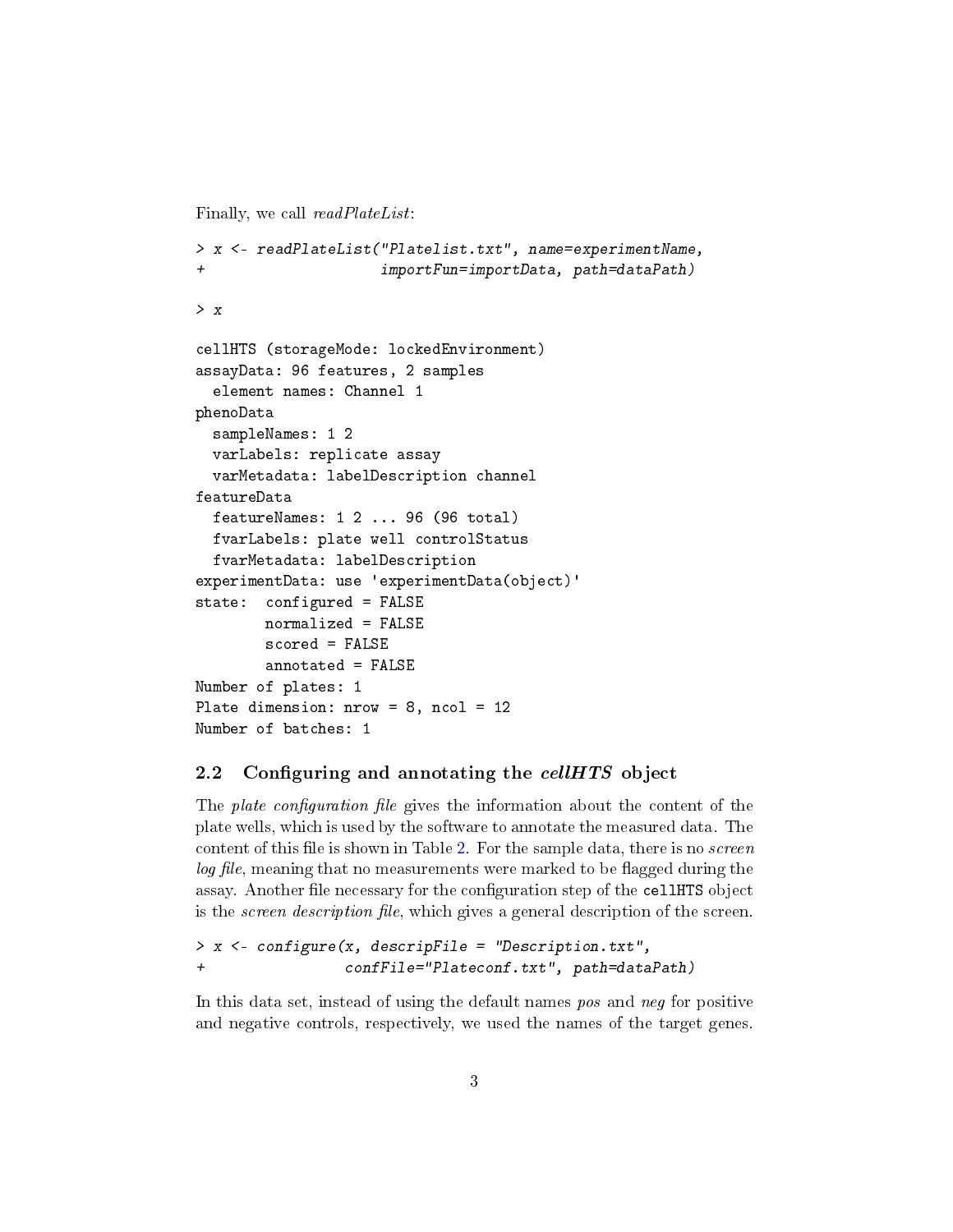| Wells:  | 96                      |             |            |
|---------|-------------------------|-------------|------------|
| Plates: | 1                       |             |            |
| Plate   | Well                    | Content     | Comment    |
| $\ast$  | $\ast$                  | sample      | NA         |
| $\ast$  | $[A, H] 0[1-2]$ D02 E01 | mock        | mock       |
| $\ast$  | B01 G02                 | <b>GFP</b>  | <b>GFP</b> |
| $\ast$  | B02 G01                 | empty       | DDIT3      |
| $\ast$  | CO1 F02                 | <b>AATK</b> | up         |
| $\ast$  | CO2 F01                 | MAP2K6      | down       |
| $\ast$  | D01 E02                 | empty       | CD14       |

<span id="page-3-0"></span>Table 2: Selected lines from the example plate configuration file Plateconf.txt.

| Plate    |                 |          | Well GeneID GeneSymbol |
|----------|-----------------|----------|------------------------|
| 1        | A <sub>03</sub> | 22848    | AAK1                   |
| 1        | A04             | 9625     | AATK                   |
| 1        | A05             | 64781    | <b>CERK</b>            |
| 1.       | A <sub>06</sub> | 11069    | RAPGEF4                |
| $\cdots$ | $\cdots$        | $\cdots$ |                        |

<span id="page-3-1"></span>Table 3: Selected lines from the example gene ID file  $GeneIDs.txt$ .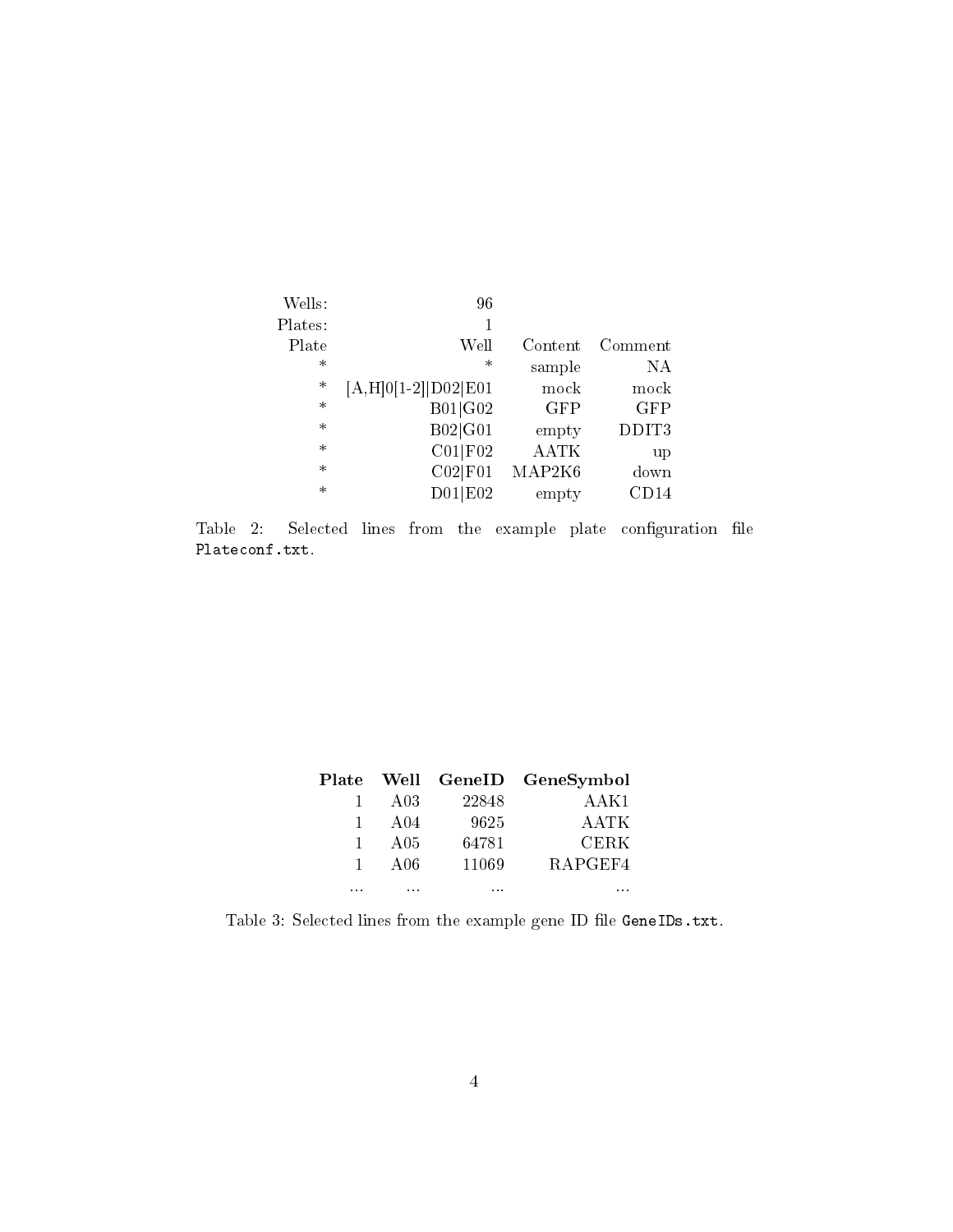Thus, the well annotation in this sample plate looks like this  $1$ :

> table(wellAnno(x)) sample mock gfp empty aatk map2k6 80 6 2 4 2 2

Here,  $AATK$ ,  $ATTK$  and  $MAP2K6$  are positive controls, whereas GFP and mock (mock transfection) correspond to negative controls. We shall return to this issue in Section [3,](#page-4-0) but now, we proceed to the next step of data assemble, whereby we add the annotation information to x. This information is in the *screen annotation file*, and Table [3](#page-3-1) shows the first 5 lines of this file. Besides the mandatory columns *Plate, Well* and *GeneID*, the file contains the optional column GeneSymbol, whose content is used for the tooltips display in the HTML quality reports that will be produced later on.

> x <- annotate(x, geneIDFile="GeneIDs.txt", path=dataPath)

## <span id="page-4-0"></span>3 Data preprocessing and summarization of replicates

We can take a first look at the data by constructing the HTML quality reports using the *writeReport* function. For that, we must define the positive and negative controls needed when calling this function.

For an enhancer-suppressor screen, the argument posControls of  $writeRe$ port should be defined as a list with two components: *act* (for activator or enhancers) and  $inh$  (for inhibitors or suppressors), which should be defined as vectors of regular expressions with the same length as the number of channels (in this case, length one). These arguments are passed to the regexpr function for pattern matching within the well annotation (wellAnno $(x)$ ).

In the example presented here, in the positive controls, we have  $AATK$ and  $ATTK$  as enhancers, and  $MAP2K6$  as an inhibitor effector. The negative controls are GFP and the mock transfection (indicated as mock in the plate configuration file). Thus, we define the negative and positive controls as follows:

<span id="page-4-1"></span><sup>&</sup>lt;sup>1</sup>Note that when reading the plate configuration file, the *configure* function puts the content of the column Content in lowercase. However, the orignal content of this column (and the plate configuration file) is stored in slot plateConf of the cellHTS object - see plateConf(x)\$Content.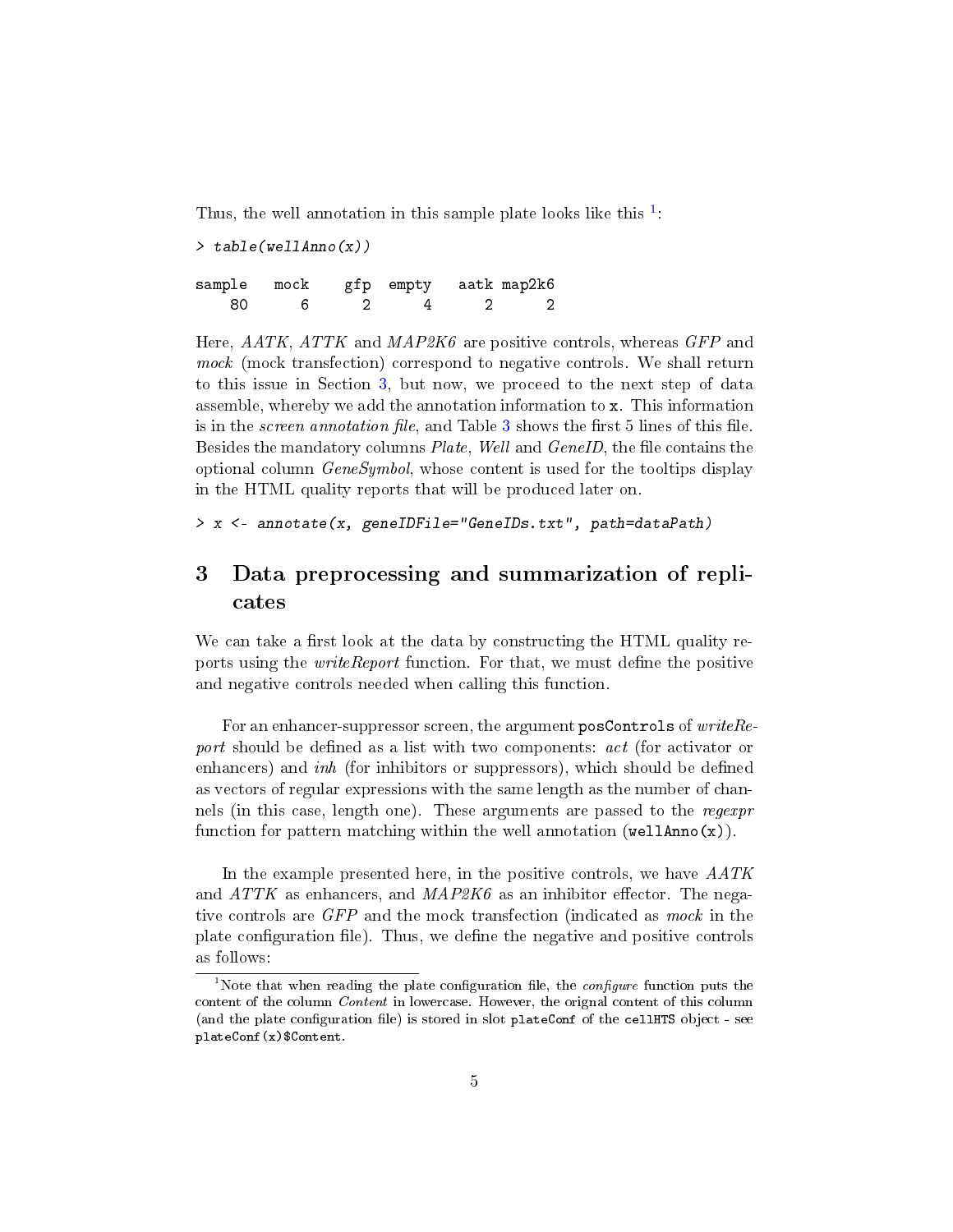```
> negCtr <- "(?i)^GFP$|^mock$"
> posCtr <- list(act = "(?i)^AATK$|^ATTK$", inh = "(?i)^MAP2K6$")
```
Finally, we construct the quality report pages for the raw data in a directory called 2Wraw, in the working directory:

```
> setSettings(list(platelist=list(intensities=list(range=c(300, 4000),
+ include=TRUE))))
> out <- writeReport(raw=x, outdir="2Wraw",
+ posControls=posCtr, negControls=negCtr)
```
After this function has finished, we can view the index page of the report:

```
> browseURL(out)
```
As can be seen in the HTML reports, the dynamic range for each replicate (and the respective average) was calculated separately for the activators and inhibitors.

Next, we normalize the data using a simple approach. First we  $log_2$ transformed to make the data scale additive. Then, for each replicate, the plate intensity values at the negative control wells are taken as a correction factor, so that each plate measurement is subtracted by it.

```
> xn <- normalizePlates(x, scale="multiplicative", log=TRUE, method ="negatives",
+ varianceAdjust="none", negControls = negCtr)
```
The normalized intensities are stored in the slot assayData of xn. This slot can be assessed as an array with dimensions equal to the total number of features (product between the plate dimension and the total number of plates) x number of samples (or replicates) x number of channels (in this case, 1).

```
> xnorm <- Data(xn)
> dim(xnorm)
Features Samples Channels
     96 2 1
```
Below, we call the function scoreReplicates to determine the z-score values for each replicate, and the function *summarizeReplicates* to summarize the replicate score values by taking the average. A more conservative approach would be to consider the z-score value closest to zero between replicates (summary='closestToZero').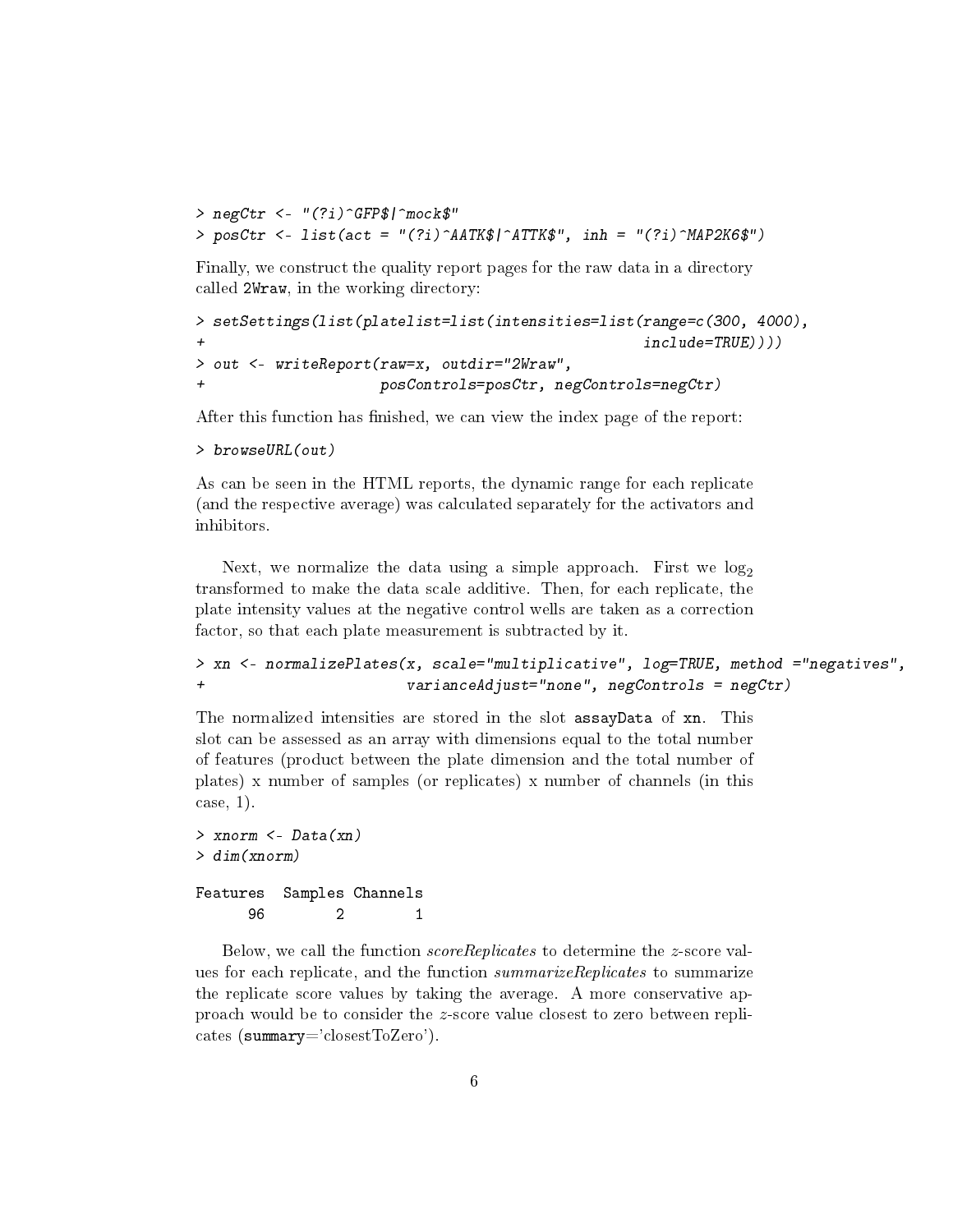```
> xsc <- scoreReplicates(xn, sign="+", method="zscore")
> xsc <- summarizeReplicates(xsc, summary="mean")
```
The resulting single z-score value per probe were stored again in the slot assayData of xsc. Figure [1](#page-6-0) shows the boxplots of the  $z$ -scores for the different types of probes (the "empty" wells were excluded from the plot).

```
> ylim <- quantile(Data(xsc), c(0.001, 0.999), na.rm=TRUE)
> wa <- factor(as.character(wellAnno(xsc)), exclude="empty") # to exclude "empty" we
> boxplot(Data(xsc) ~ wa, col="lightblue", main="scores", outline=FALSE, ylim=ylim, xa
> lab <- unique(plateConf(xsc)$Content)
> lab <- lab[match(levels(wa), tolower(lab))]
> axis(1, at=c(1:nlevels(wa)), labels=lab)
```


<span id="page-6-0"></span>Figure 1: Boxplots of  $z$ -scores for the different types of probes.

Now that the data have been normalized, scored and summarized between replicates, we call again *writeReport* and use a web browser to view the resulting report:

```
> setSettings(list(platelist=list(intensities=list(range=c(-1, 1), include=TRUE)),
+ screenSummary=list(scores=list(range=c(-2,3)))))
```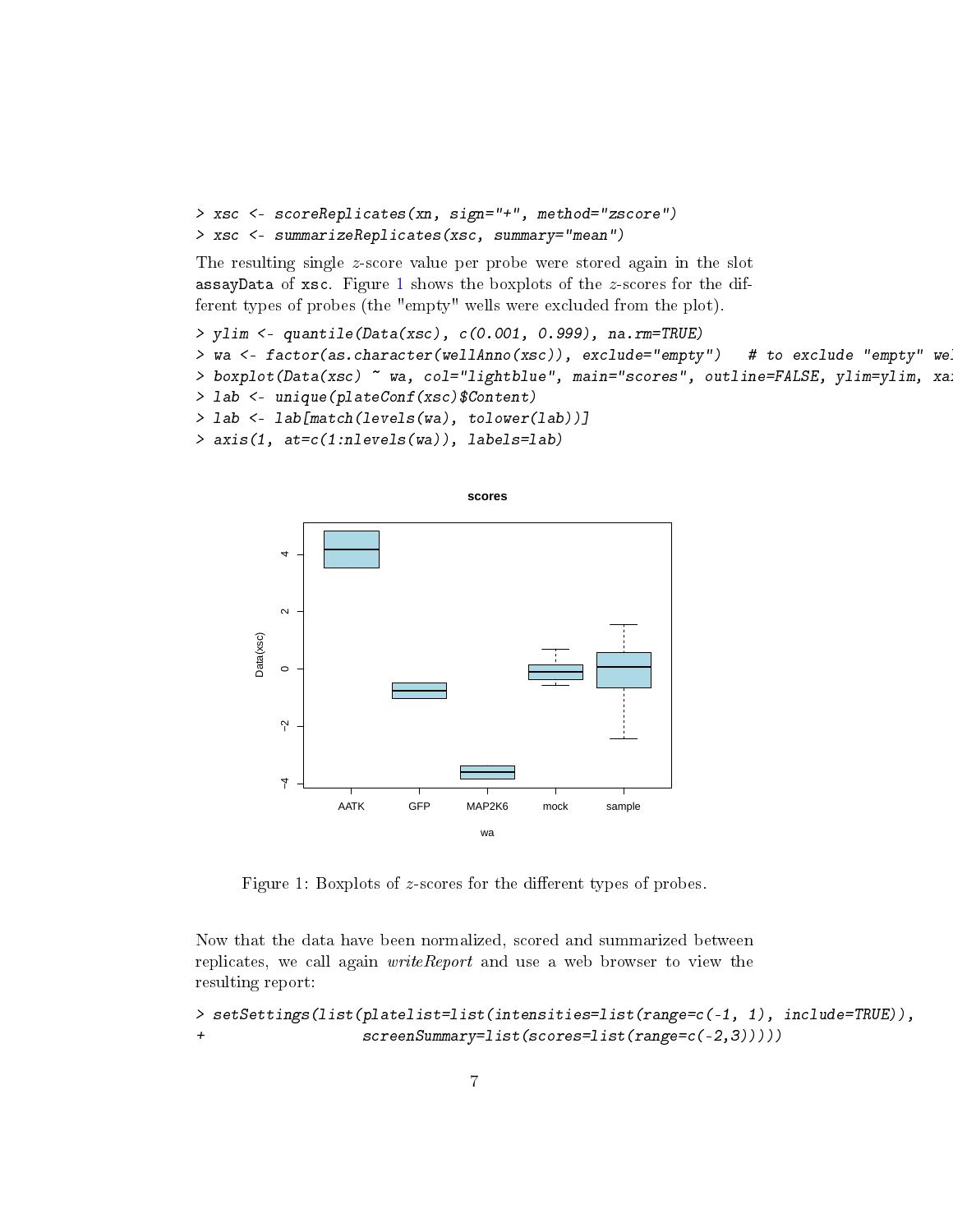```
> out <- writeReport(raw=x, normalized=xn, scored=xsc,
+ outdir="2Wnormalized", posControls=posCtr, negControls=negCtr)
```
> browseURL(out)

The quality reports have been created in the folder 2Wnormalized in the working directory. Now the report shows also controls-related plots, distinguishing the two types of positive controls (enhancers and suppressors). Furthermore, the report shows the image plot with the final scored and summarized values for the whole data set. Finally, we save the scored and summarized  $cellHTS$  object to a file.

```
> save(xsc, file=paste(experimentName, ".rda", sep=""))
```
### <span id="page-7-0"></span>4 Session info

This document was produced using:

```
> toLatex(sessionInfo())
```
- R version 4.2.0 RC (2022-04-19 r82224), x86\_64-pc-linux-gnu
- Locale: LC\_CTYPE=en\_US.UTF-8, LC\_NUMERIC=C, LC\_TIME=en\_GB, LC\_COLLATE=C, LC\_MONETARY=en\_US.UTF-8, LC\_MESSAGES=en\_US.UTF-8, LC\_PAPER=en\_US.UTF-8, LC\_NAME=C, LC\_ADDRESS=C, LC\_TELEPHONE=C, LC\_MEASUREMENT=en\_US.UTF-8, LC\_IDENTIFICATION=C
- Running under: Ubuntu 20.04.4 LTS
- Matrix products: default
- BLAS: /home/biocbuild/bbs-3.15-bioc/R/lib/libRblas.so
- LAPACK: /home/biocbuild/bbs-3.15-bioc/R/lib/libRlapack.so
- Base packages: base, datasets, grDevices, graphics, grid, methods, stats, stats4, utils
- Other packages: AnnotationDbi 1.58.0, Biobase 2.56.0, BiocGenerics 0.42.0, Category 2.62.0, GO.db 3.15.0, IRanges 2.30.0, Matrix 1.4-1, RColorBrewer 1.1-3, S4Vectors 0.34.0, cellHTS2 2.60.0, genefilter 1.78.0, hwriter 1.3.2.1, locfit 1.5-9.5, splots 1.62.0, vsn 3.64.0